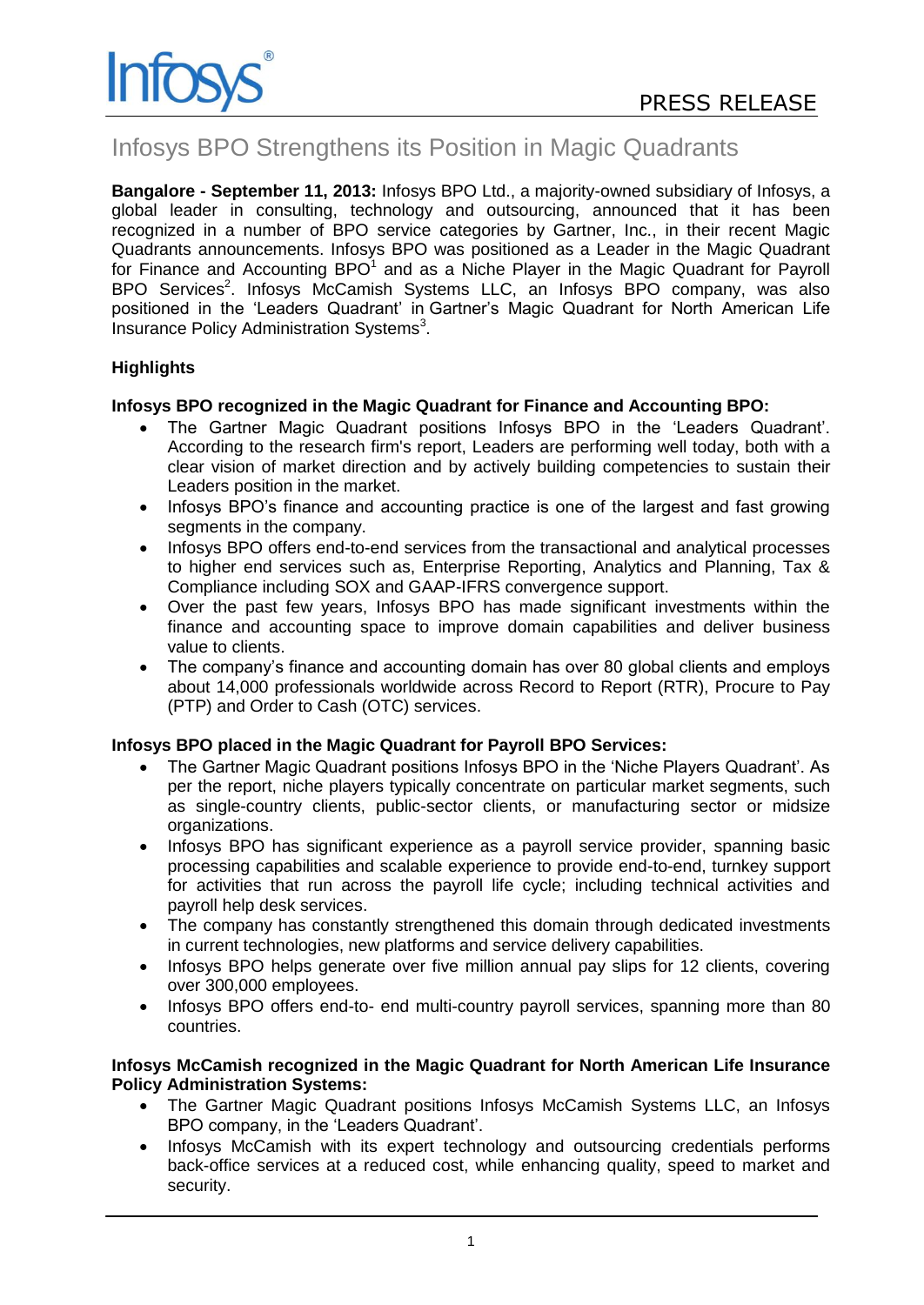

- The company's VPAS<sup>®</sup> platform provides end-to-end servicing and administration in BPO, SaaS and Hybrid models for all types of Life Insurance and Annuity contracts.
- The company's PMACS<sup>®</sup> platform is a series of software modules which address end to end the management of producers and their compensation. These can be deployed in License, SaaS, or BPO models.
- Seven of the top ten US insurers are among Infosys McCamish's clients.

# **Supporting Quote**

## **Gautam Thakkar, Chief Executive Officer and Managing Director, Infosys BPO:**

*"We believe this recognition is an acknowledgement of our commitment towards providing seamless end-to-end delivery of services across domains. Our strong industry expertise, backed by best-of-breed technology, enables us to consistently go beyond client requirements. Strategic investments in developing world-class solutions and deep domain knowledge help drive efficiency and effectiveness in realizing innovative and measurable business value for our clients."*

# **2013 Reports**

<sup>1</sup> Gartner, Inc. 'Magic Quadrant for Finance and Accounting BPO' by Cathy Tornbohm, 29 May 2013

<sup>2</sup> Gartner, Inc. 'Magic Quadrant for Payroll BPO Services' by Morgan Yeates, 20 June 2013 <sup>3</sup> Gartner, Inc. 'Magic Quadrant for North American Life Insurance Policy Administration Systems' by Steven Leigh, 19 June 2013

## **Additional Resources**

[Infosys BPO Positioned in Leaders Quadrant of the Magic Quadrant for Finance and](http://www.infosysbpo.com/newsroom/press-releases/Pages/leaders-quadrant-finance-accounting.aspx)  [Accounting BPO](http://www.infosysbpo.com/newsroom/press-releases/Pages/leaders-quadrant-finance-accounting.aspx) - *Gartner, Inc. 'Magic Quadrant for Comprehensive Finance and Accounting BPO, Global' by Cathy Tornbohm, 30 May 2012*

[Infosys BPO positioned in Leaders Quadrant of Magic Quadrant for Comprehensive Finance](http://www.infosysbpo.com/newsroom/press-releases/Pages/comprehensive-finance-accounting-MQ.aspx)  [and Accounting BPO](http://www.infosysbpo.com/newsroom/press-releases/Pages/comprehensive-finance-accounting-MQ.aspx) - *Gartner, Inc. 'Magic Quadrant for Comprehensive Finance and Accounting BPO' by Cathy Tornbohm, 17 December 2009*

[Infosys BPO Positioned in Leaders Quadrant of the Magic Quadrant for Comprehensive](http://www.infosysbpo.com/newsroom/press-releases/Pages/BPO-comprehensive-finance-accounting.aspx)  [Finance and Accounting BPO, Global](http://www.infosysbpo.com/newsroom/press-releases/Pages/BPO-comprehensive-finance-accounting.aspx) - *Gartner, Inc. 'Magic Quadrant for Comprehensive Finance and Accounting BPO, Global' by Cathy Tornbohm, 29 June 2011*

## **About the Magic Quadrant**

Gartner does not endorse any vendor, product or service depicted in its research publications, and does not advise technology users to select only those vendors with the highest ratings. Gartner research publications consist of the opinions of Gartner's research organization and should not be construed as statements of fact. Gartner disclaims all warranties, expressed or implied, with respect to this research, including any warranties of merchantability or fitness for a particular purpose.

#### **About Infosys**

Infosys is a global leader in consulting, technology and outsourcing solutions. We enable clients, in more than 30 countries, to stay a step ahead of emerging business trends and outperform the competition. We help them transform and thrive in a changing world by cocreating breakthrough solutions that combine strategic insights and execution excellence.

Visit [www.infosys.com](http://www.infosys.com/) to see how Infosys (NYSE: INFY), with \$7.4B in annual revenues and 155,000+ employees, is Building Tomorrow's Enterprise® today.